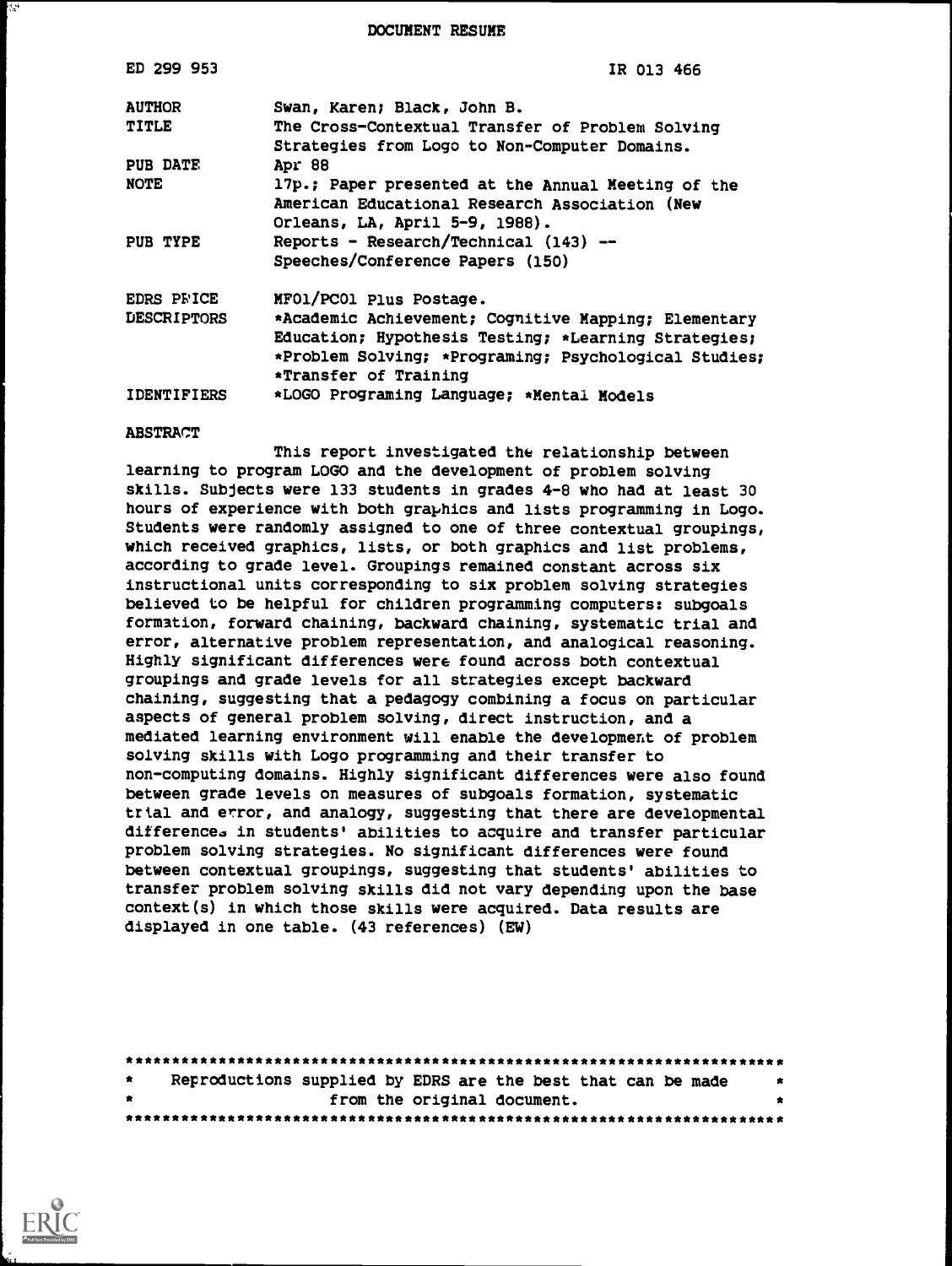

XThis document Ms been reproduced as received from the person or organization originating it

O Minor changes have been made to improve<br>
10 Minor changes have been made to improve<br>
10 Minor changes have been made to improve

Points of view or opinions stated in this docu- ment do not necessarily represent Oficial OERI position or policy

### THE CROSS-CONTEXTUAL TRANSFER OF PROBLEM SOLVING STRATEGIES FROM LCGO TO NON-COMPUTER DOMAINS

Karen Swan and John B. Black Teachers College, Columbia University

277 2128

"PERMISSION TO REPRODUCE THIS MATERIAL HAS BEEN GRANTED BY

Karen Swan

TO THE EDUCATIONAL RESOURCES INFORMATION CENTER (ERIC)."

/

 $\blacksquare$ 

 $\mathbf{V}$ vi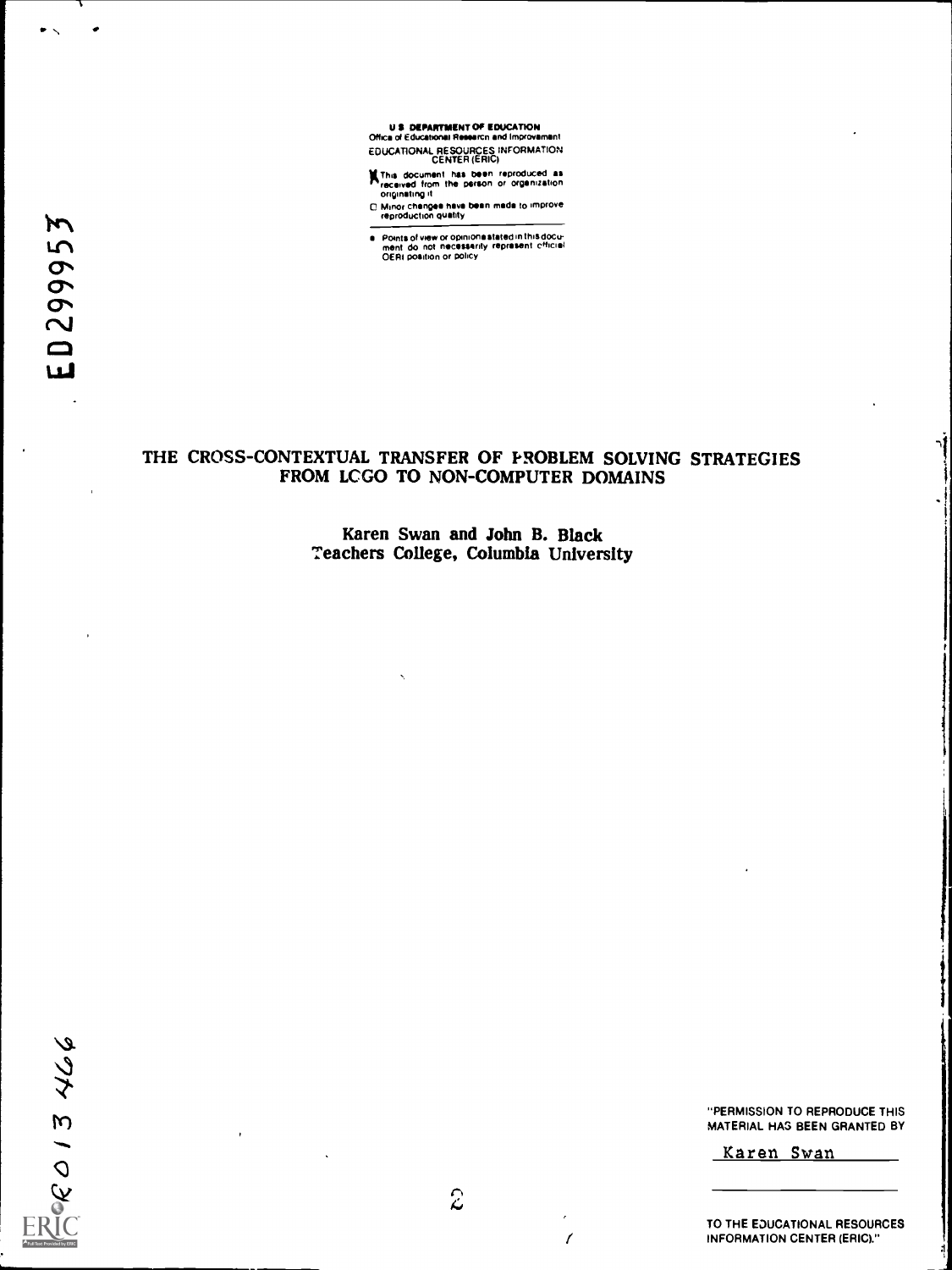Recent nationwide assessments of student achievement have found that despite adequate basic skills, students' problem solving performance remains disturbingly poor (National Assessment of Educational Progress, 1983; Kirsch & Jungeblut, 1986; Jacobson, Doran, Chang, Humrich & Keeves, 1987). Because it Jungeblut, 1986; Jacobson, Doran, Chang, Humrich & Keeves, 1987). Because it uniquely combines concrete, formal and procedural representations, computer programming is commonly prescribed as fertile ground for the teaching and learning of such skills. The Logo programming language, in particular, was developed for just such a purpose (Papert, 1980). Research to date, however, has failed to clearly identify either the cognitive mechanisms or pedagogical approaches that cultivate the development of problem solving abilities within programming environments, let alone, their transfer from programming to other educational contexts (Mandinach & Linn, 1986; Clements, 1987; Pea & Kurland, 1987; Salomon & Perkins, 1987).

The research we report investigated the relationship between learning to program in Logo and the development of problem solving skills. In particular, we sought a finer-grained analysis of the problem solving strategies utilized in Logo programming environments, the pedagogical approaches that might help cultivate such processes, and the cognitive mechanisms involved in their transfer to non-<br>computer domains. Our investigation was based on a study of the Logo/problem Our investigation was based on a study of the Logo/problem solving literature.

### LOGO/PROBLEM OLVING RESEARCH.

The Syrace:se Logo Project (Statz, 1973) studied the effects of Logo programming experience on fourth graders. While reporting gains on word puzzles and permutation tasks, they found no increase in general problem solving skills.<br>The Brookline Logo Project (Papert, Watt, diSessa & Weir, 1979) attempted to correlate work in Logo with increased geometric reasoning ability. Although they statistically significant. The Edinburgh Logo Project (Watt, 1982) focused on the use of Logo to create an environment for learning to think mathematically. Tests results revealed that while a Logo group improved a little group on a Basic Maths test, the control group evidenced slightly more improvement than the experimental group on tests of Maths Attainment.

Logo Project PROKOP in Darmstadt, West Germany, studied Logo-based high school mathematics programs for five years. This extensive curriculum development project experimented with the teaching and learning of problem solving skills in five areas -- non-numerical mathematics, linguistics, computer science, artificial intelligence, and gaming. Although they found significant results on computers, these did not transfer to paper and pencil tests. Similarly, Richard Noss (1984, p. 91) of the Chiltern Logo Project in Great Britain writes, "Preliminary interview transcripts with children who have had 55 hours Logo expe transcripts with children are capable of making use of their Logo<br>months, have suggested that children are capable of making use of their Logo<br>knowledge to make interesting algebraic generalizations in a non-Logo context," reports no transfer to standardized measures. The Queen's University two year<br>study of Logo implementations in regular classrooms in Eastern Ontario (Higginson,<br>1982 p. 228) found that "Logo appears to touch something quit likewise no transfer to standardized measures.

Extensive studies at Bank Street College of Education in New York City (Pea & Kurland, 1984), and at the Technion in Haifa, Israel (Leron, 1985) found no



 $\overline{3}$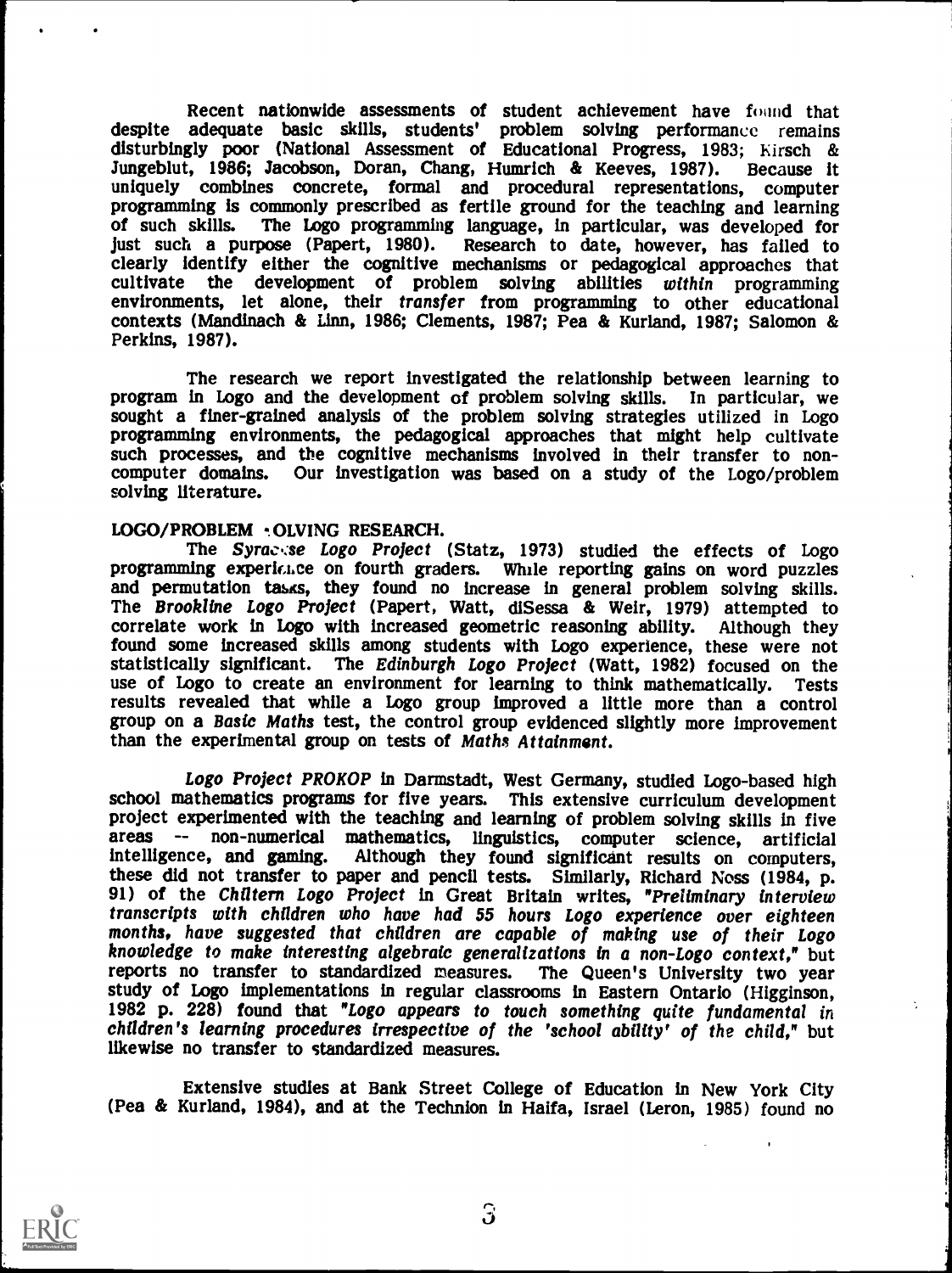correlation at all between Logo experience and general problem solving abilities. Roy Pea writes:

Our psychologists studying the cognitive effects of Logo<br>created planning tasks to reveal the development of different planning strategies, and of skills at plan revisions analogous<br>to program revisions. In two different studies, after a year of Logo programming, these psychologists found no effects of<br>programming on performance. Children improved with age and practice on the planning tasks, but non-programmers did just as well after a year's time as did Logo programmers. (1984, p. 58)

A follow-up study of high school girls involved in an intensive summer mathematics program (Pea & Kurland, 1987) revealed that students were not even acquiring problem solving skills within the Logo programming domain.

Other studies have been more promising. Clements & Gullo (1984), for<br>example, assessed the effects of learning Logo programming on several aspects of<br>young children's cognition -- cognitive style, metacognitive ability, an development. Eighteen six-year-olds were randomly assigned to a Logo group or a control group receiving computer assisted instruction. The programming group scored significantly higher on post-test measures of metacognitive ability and cognitive style (reflectivity and divergent thinking), although no differences on measures of general cognitive ability were found. Miller & Emihovich's (1986) study of pre-school children's self monitoring abilities foun increases in children's ability to detect embedded errors during a referential were again tested eighteen months following their Logo or CAI experience. On the Test of Cognitive Skills, a strong treatment effect was found on the analogies subtest, and on the California Achievement Test strong treatment effects were found on subtests of language mechanics and reading vocabulary.

At the Lamplighter School in Dallas, Texas, students, were given a rule learning task in which they were shown a series of cards displaying simple figures varying in shape, size, number, and color. Students were told what attributes to attend to, then asked to determine the rule governing the selection of the cards. Researchers found that third graders with extensive Logo experience scored significantly higher on the test than did another third grade group with less Logo experience, and higher than sixth graders with no Logo experience (Gorman & Bourne, 1983). Recent research on the ability of kindergarten children to solve affirmative and conjunctive rule-learning tasks (Degelman, Free, Scarlato, Blackburn & Golden, 1986) supports these findings.

Littlefield, Delclos, Franks, Clayton, and Bransford (1986) studied the effects of various teaching methods on students' acquisition of both Logo programming and general problem solving skills. They found that while students working in a discovery learning environment acquired neither, student direct instruction at least learned Logo programming concepts. Students receiving direct instruction in mediated learning environments, moreover, both acquired Logo programming skills and showed an increased ability to solve simple mapping problems. None of the instructional groups, however, improved on general problem solving measures.



 $-2-$ 

4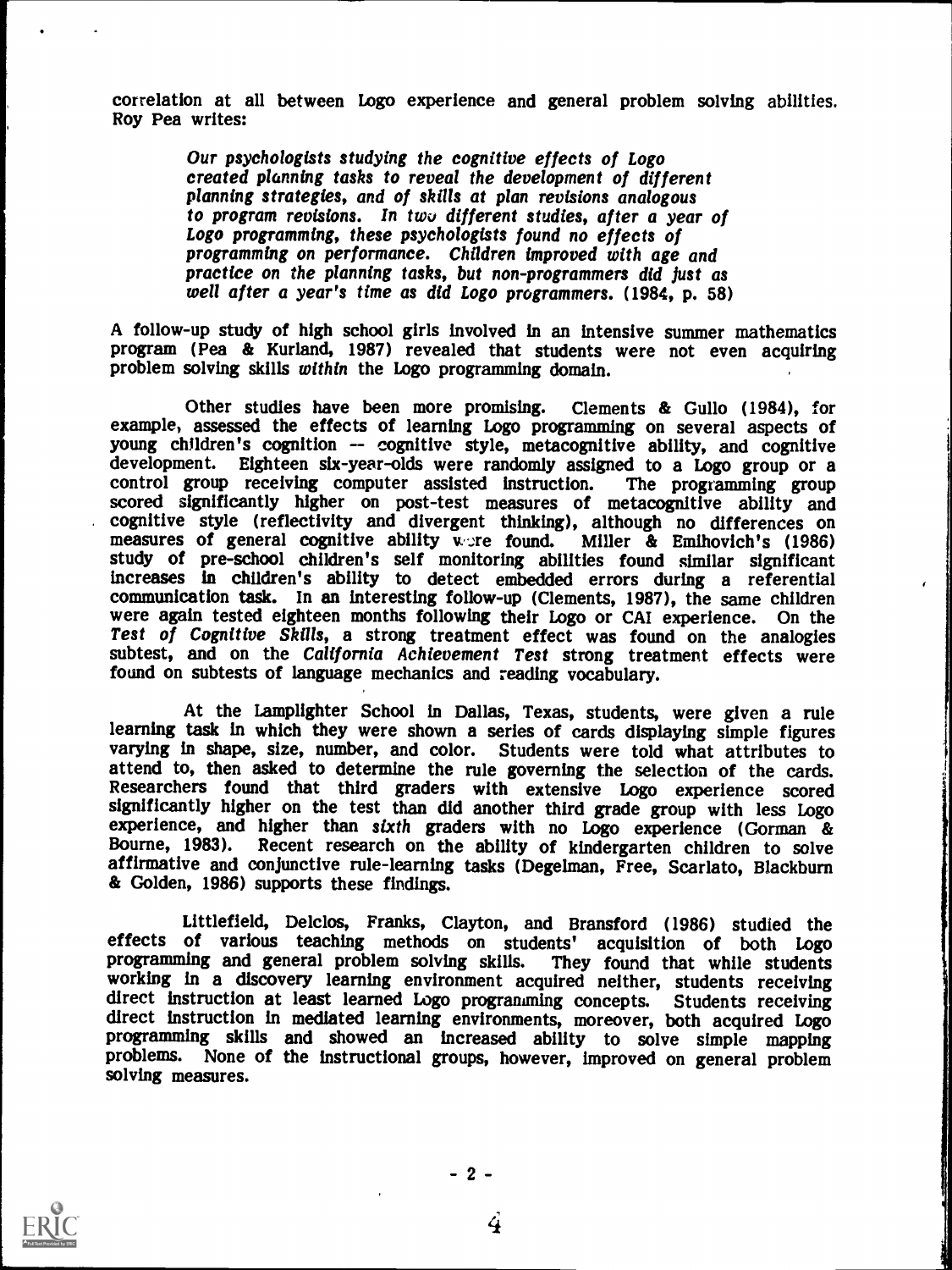Sharon Carver (1987) used an extensive task analysis of Logo debugging skills, and pilot research with second graders learning Logo in a traditional environment, to devise an intervention focused on the development of such skills using mediated learning techniques. She then tested the intervention on fourth graders. She reports that students both acquired Logo debugging skills and She reports that students both acquired Logo debugging skills and transferred them to a non-Logo task involving debugging faulty directions.

A review of the Logo/problem solving literature, then, presents a mixed picture of the usefulness of the language for the teaching and learning of problem solving. Three pedagogical elements, however, seem common to successful interventions. These are a focus on particular aspects of general problem solving ability (Statz, 1973; Gorman & Bourne, 1984; Clements & Gullo, 1984; Clements, 1986; Miller & Emihovich, 1986; Degelmen, et al., 1986; Littlefield, et al., 1987: 1986; Carver, 1987), direct instruction (Boecker & Fisher, 1 Littlefield, et al., 1986; Carver, 1987). Seen in this light, the Logo/problem solving literature suggests that a pedagogical approach incorporating those elements will support the transfer of problem solving skills from Logo programming to non-computing contexts. The research we report investigates that pedagogy.

### PROBLEM SOLVING STRATEGIES STUDY.

Problem solving can be decomposed into a number of distinct strategies (Polya, 1973; Wicklegren, 1974). Certain of these seem more applicable to Certain of these seem more applicable to programming problems in general, children's programming in particular (Clements & Guilo, 1984; Lawler, 1985; Clement, Kurland, Mawby & Pea, 1986). Indeed, much of the more successful Logo research has focused on particular aspects of the problem solving processes -- cognitive style (Clements & Gullo, 1984), metacognitive ability (Miller & Emihovich, 1986; Clements, 1987), rule learning (Gorman & Bourne, 1983; Degelman, et al., 1986), mapping (Littlefield, et al., 1986), debugging (Carver, 1987). Correspondingly we focused our research on particular problem solving strategies. We identified six particular problem solving strateg be useful to children programming computers at some point in their development.<br>These were subgoals formation, forward chaining, backward chaining, systematic trial<br>and error, alternative problem representation, and analog

Subgoals formation.<br>Subgoals formation refers to breaking a single difficult problem into two or more simpler problems. Even when no obviously solvable subgoals can be found, breaking a problem into parts makes its solution seem less formidable, more manageable, and less susceptible to errors. We analyzed the process formation into the following four steps:

1. Problem definition. Specify the problem.<br>
2. Subdivision. Examine the problem specification to see where it<br>
can be broken into smaller, self-contained problems. Specify<br>
these and their connections to the larger proble

3. Evaluation. Test the subproblems generated for grain size and further decomposition. If the subproblems are manageable or cannot be further decomposed, solve them. Recombine these



5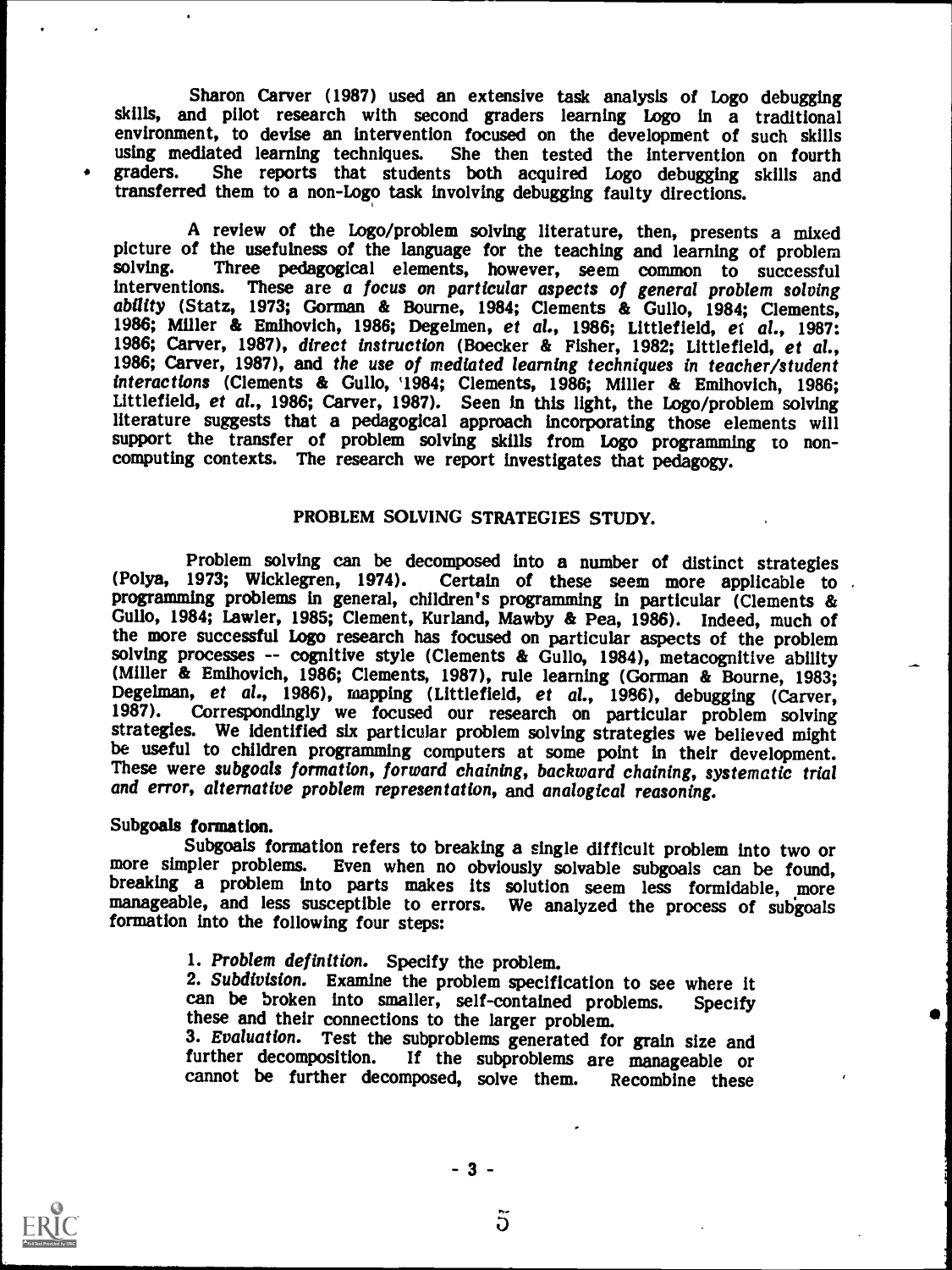partial solutions into the total solution using the connections specified in step 2.<br>4. Recursion. Otherwise, repeat the second and third steps for

each of the subproblems generated. Continue the process until no more smaller problems can be generated for any of the subproblems.

While subgoals formation might seem an obvious strategy to adults, it is not at all obvious to many children (Carver and Klahr, 1986). Of all the problem solving strategies we have isolated, however, it can most clearly be implemented and concretized in the Logo environment through structured programming techniques. In Logo, small subprocedures are easily written and placed in the workspace.<br>Because these can be called from anywhere in a program, a program can simply be<br>a list of subprocedures, a very concrete representation of the su

### Forward chaining.

Forward chaining involves working from what is given in a problem towards<br>the problem goal in step-by-step, transformational increments that bring one progressively closer to that goal. The forward chaining process can be decomposed into the following steps:

> 1. Problem definition. Specify the problem goal. Specify what is giver. Specify the constraints, if any.<br>2. Transformation. Use domain operators to manipulate the givens to bring them closer to the goal state. 3. Evaluation. Compare the desired goal, the givens, and the transformation. Test to see whether the transformation is really transformation. Test to see whether the transformation is really closer to the goal than the givens. If it is not, redo step 2. 4. Recursion. Make the transformation a new given. Repeat steps 2, 3 and 4 using the new given. Continue in this manner until the goal state is reached and the problem is solved.

A programming environment, especially an interpreted environment like Logo, is inherently supportive of the forward chaining process. Transformations can be implemented, their effects accessed, and successful changes instantiated as partial programs, with relative ease and little risk. A program can thus be developed in incremental steps and such development provide a concrete model of the forward chaining process. An important part of forward chaining, however, involves the ability to choose appropriate transformations and evaluate whether or not these actually bring one nearer problem solution. Forward chaining thus requires at least some sort of mental model of the problem space, and is not, therefore, typically a novice technique. We believe, therefore, that subjects' domain expertise may effect their ability to apply forward chaining strategies within the Logo environment, and correspondingly, significantly effect its transfer to noncomputer contexts.

Backward chaining.<br>Backward chaining, as opposed to forward chaining, is typically a novice<br>problem solving strategy. Backward-chaining focuses on the goal state and tries to deduce a preceding state from which that goal could be derived, then a state from which that state could be derived, and so on, working backward to what is given in a problem. Our analysis of the backward chaining process consists of the following four steps:



 $4 -$ 

6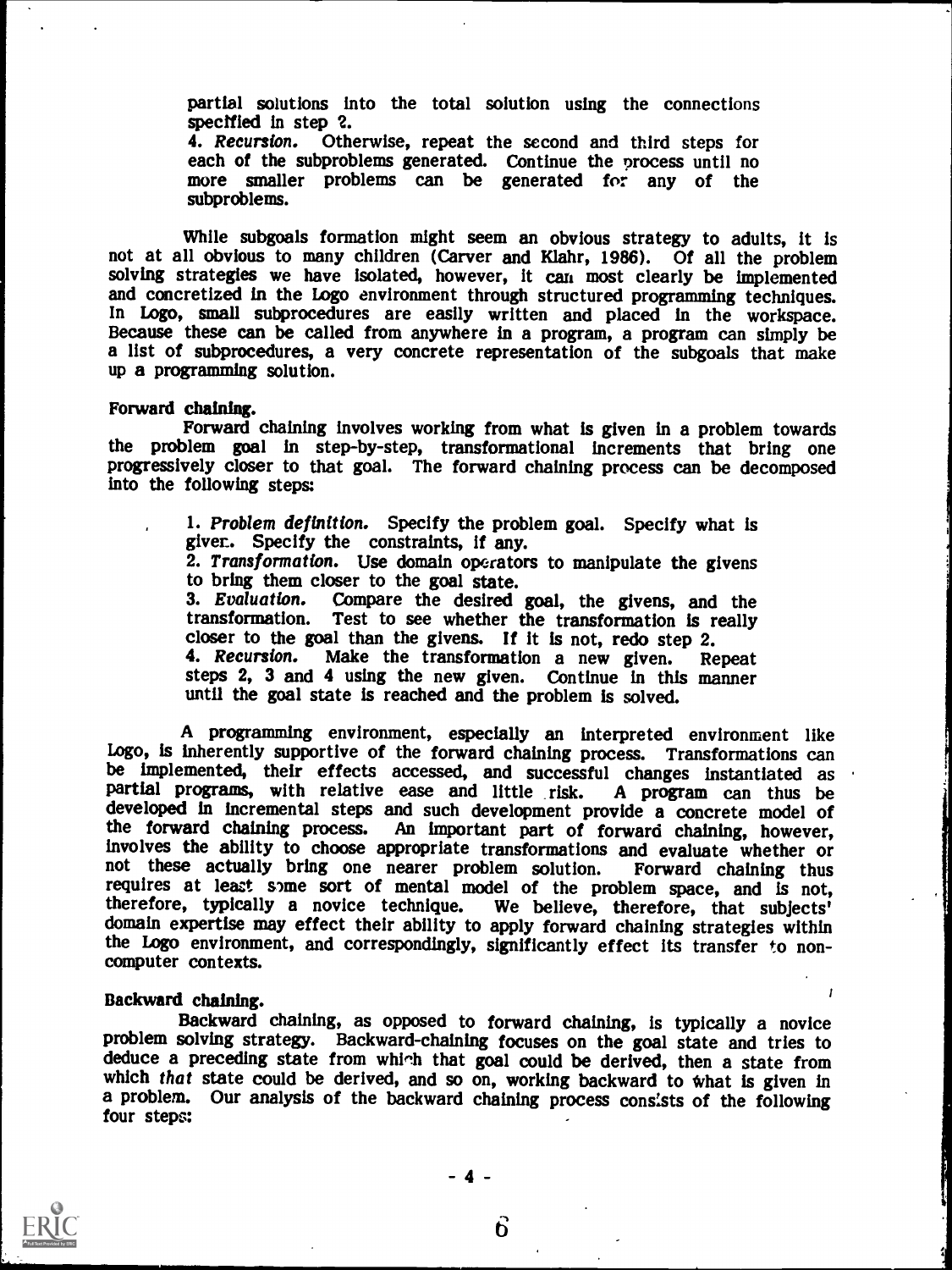1. Problem definition. Specify the goal state. Specify what is given in the problem.

2. Decomposition. Specify a state that could be transformed into the goal state in a single step.

3. Evaluation. Test the specified transformation to he sure it can in fact be transformed into the goal state. If it cannot, redo step 2. Examine the specified transformation to make sure it is closer to what is given than is the goal. If it isn't, redo step 2.<br>4. *Recursion*.

4. Recursion. Otherwise, make the specified state a new goal state and repeat steps 2 and 3 using this new goal state. Continue in this manner until a clear path from givens to goal can be discerned. Use it to solve the problem.

Backward chaining is a particularly useful technique when a problem has a uniquely specified goal, and/or is a situation in which the inputs and outputs of the transformations involved in going from goal to givens can be uniquely specified (Wicklegren, 1974). Such is often the case in programming problems. Indeed, (Wicklegren, 1974). Such is often the case in programming problems. Indeed, programming has been identified as a teleological domain (Bolter, 1984). Moreover, in as much as it is typically a novice technique, backward chai available to children.

### Systematic trial and error.

Systematic trial and error involves the recursive testing of possible solutions in a systematic, guided fashion, and the problem reduction and/or refinement resulting from such tests. Our analysis of the systematic trial and error process includes:

1. Problem definition. Specify the problem goal.<br>2. Approximate solution. Create and implement a plan to solve<br>the problem.

3. Evaluation. Compare the problem goal with the instantiated solution. If there are no discrepancies between them, the solution. If there are no discrepancies between them, the problem is solved. Otherwise, generate a description of the discrepancies between the desired goal and the instantiated solution.

4. Recursion. Use the description of goal/solution discrepancies to revise the plan, and reapply step 2 and 3. Continue in this manner until the instantiated solution matches the desired goal.

Piaget (1971) believed that the application of systematic trial and error strategies was an important determinant of formal operational ability. trial and error, then, is an obvious candidate for 'esting Papert's (1980) notion that graphics programming, moreover, are paradigmatic of systematic trial and error strategies. The creation of a drawing, for example, requires the progressive testing and refinement of its procedures. Debugging also makes use Debugging also makes use of, and provides symbolic representations for, such techniques (Carver, 1987).

### Alternative Representation.

Alternative representation involves conceptualizing a problem from differing perspectives. Polya (1973) writes that often the way a problem is stated is really all that makes it difficult. Simple restatement will make its solution obvious. We



 $\sqrt{2}$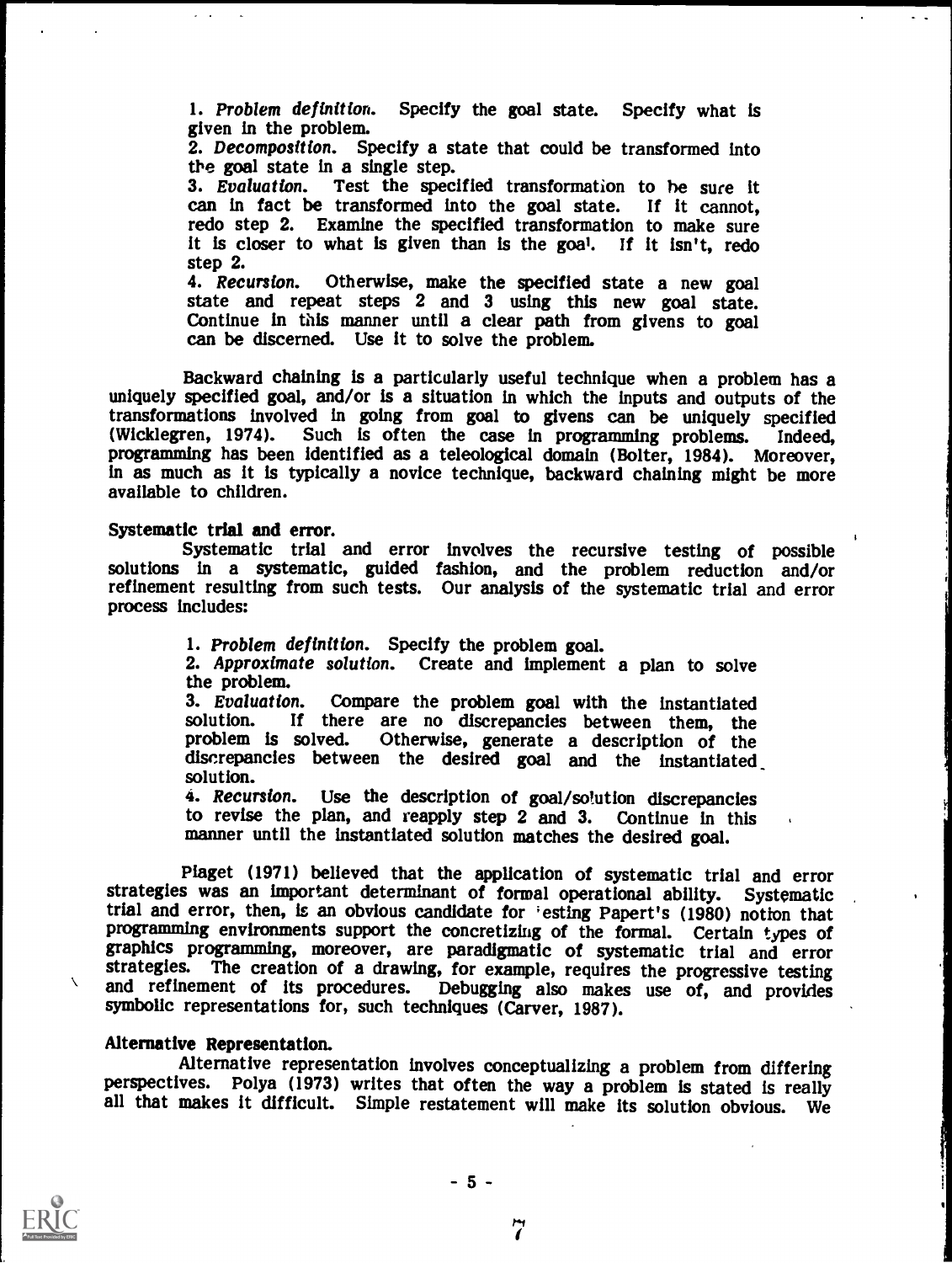have developed the following four-step description of the development of alternative representations of a problem:

> 1. Problem definition. Specify the problem.<br>2. Alternative representation. Generate an alternative problem specification. 3. Evaluation. Test to see whether the new problem specification suggests problem solution. If it does, solve the problem. 4. Recursion. Otherwise, repeat the second and third steps by generating and evaluating another problem specification.

We believe programming is conducive to the development of alternative representations both because there are never single correct solutions to programming problems, and because differing representations can quite easily be instantiated and of the typical Logo classroom, lends additional support to the development of differing problem solutions. Logo teachers will often point to differing ways of solving a problem in the language. Indeed, Clements and Gullo's the effects of Logo programming on young children's cognition found significant increases in the ability to produce alternative representations among children with Logo experience. Statz's (1973) finding of significant increases on permutation tasks may also support this view.

Analogy.<br>Analogy involves the discovery of a particular similarity between two things otherwise more or less unlike, "a mapping of knowledge from one domain (the base) into another (the target) predicated on a system of relations that holds among the objects of both domains." (Gentner, 1987). An important factor in this process, especially in problem solving contexts, is goal-relatedness, how one thing is like another with respect to a specified goal (Holyoak, 1985). The use of analogy in problem solving can be decomposed into the following steps:

1. Problem definition. Specify the desired goal. Specify the base and the target systems. 2. Mapping. Perform a mapping between the base and target

systems.

3. Evaluation. Test the soundness of the match in terms or oth structural similarity and pragmatics (goal related conditions). If the analogy generated meets the goal conditions, and the structural similarity between the base and the target holds, the

mapping is sound. Solve the problem.<br>4. Recursion. Otherwise, return to step 2 and generate another and evaluate it (step 3). Continue in this manner until an adequate representation is discovered.

 $\epsilon$ 

We believe that programming environments inherently support , the development of analogy, in that one is always mapping between computer code (a formal representation) to program output (a concrete representation). Indeed, Doug Clements' (1987) study found significantly better analogical reasoning among students with prior Logo experience.

RESEARCH HYPOTHESES.<br>These six problem solving strategies, then, represented our best guess as to what aspects of general problem solving ability might be most applicable to children



වි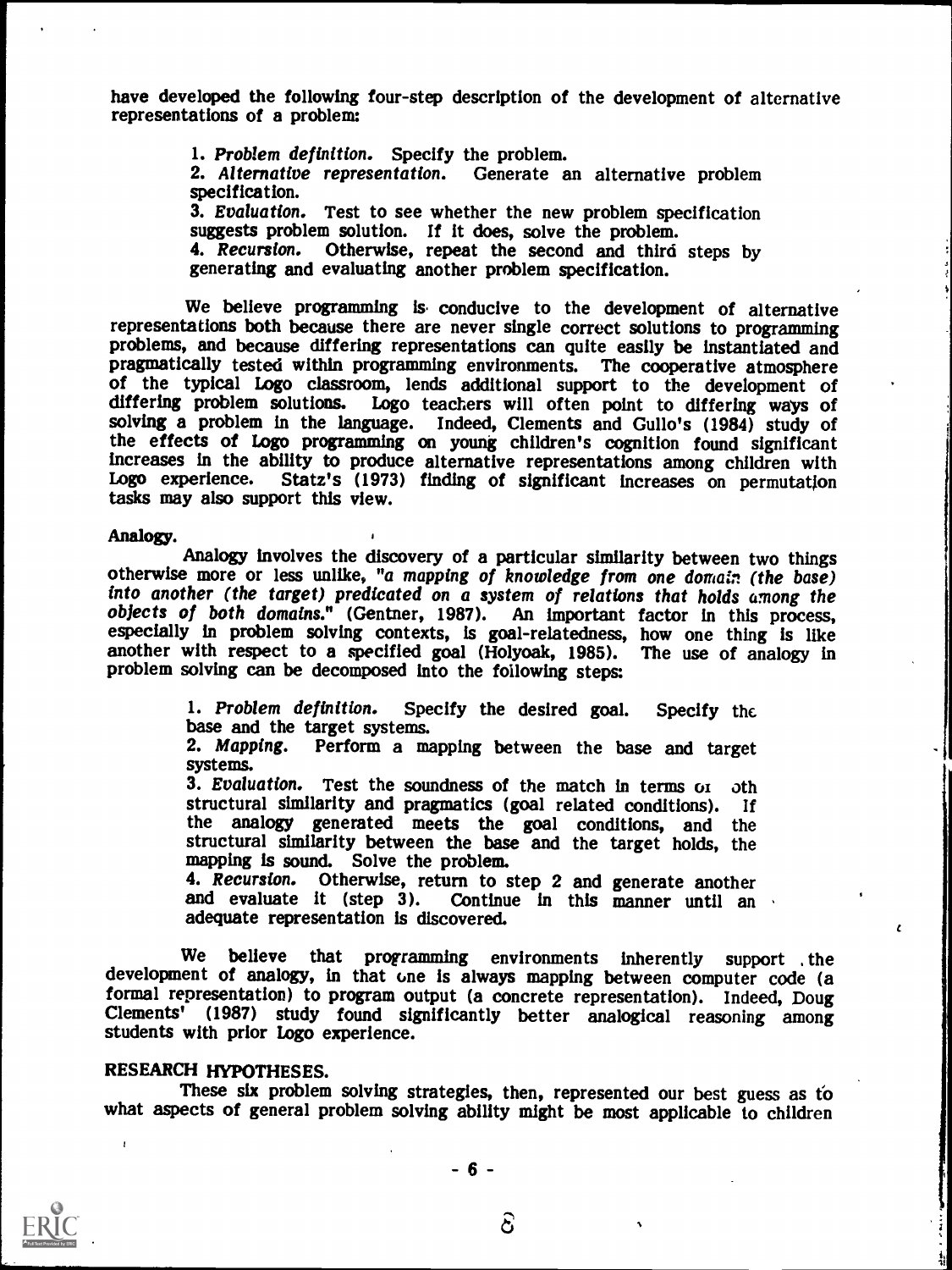programming in Logo. In an effort to isolate the particular techniques most relevant in Logo programming and/or most available for transfer to other domains, we developed our instructional units and our measuring instrumen strategies.

A second notion guiding our research was that the teaching and learning of Logo has been notoriously non-directive (Leron, 1985; Pear & Kurland, 1987; Salomon and Perkins, 1987). It is hardly likely, we felt, that the transfer of any complex skill is so automatic. Indeed, positive results have been reported from Logo interventions involving structured, as opposed to non-directed, learning designs (Miller & Emihovich, 1986; Littlefield, et al., 1986; Carver, 1987; Clements, 1987; Salomon & Perkins, 1987). We determined, therefore, to focus attention specifically on the problem solving strategies we identified. We devised introductory, off-<br>computer activities to highlight these particular techniques, and followed these with sets of programming problems particularly amenable to solutions employing such strategies.

A third consideration involved the importance of metacognitive monitoring<br>in the problem solving process. We thought that an explicit focus on the cognitive processes involved in each of the particular problem solving strategies we identified would help children to understand and internalize such metacognitive behaviors.<br>Although the paired work on computers and peer-teaching important part of Logo classrooms support such focus, we felt the modeling by teachers of the cognitive processes involved in solving programming problems was indicated.

Indeed, what Feuerstein (1980) calls mediated learning, has been demonstrated to be an effective means for teaching self regulated learning in general (Kendall & Hollon, 1979; Meichenbaum, 1977) as well as subject matter specific learning strategies (Bereiter & Bird, 1985; Schunk, 1984; Palinscar & Brown; 1984; Weinstein & Mayer, 1986; Corno, 1986). It stands to reason that the use of similar approaches in the teaching and learning of problem solving in Logo could support the development of the important metacognitive components of problem solving behaviors within Logo environments as well. We therefore determined to use a mediated learning approach in our instructional interventions.

Our first hypothesis, then, was that given focused instruction and practice in a mediated learning environment in applying each of the identified problem solving strategies to the solution of Logo programming problems, students would transfer and apply these to problem solutions in non-computing domains. That is, transfer and apply these to problem solutions in non-computing domains. That is, we felt that the combination of three instructional components -- a focus on particular aspects of general problem solving, direct instruction, and a mediated within Logo programming contexts and their transfer to non-computing domains.

Our second hypothesis was that there are developmental differences in students' ability to acquire and transfer problem solving skills. It seemed to us likely that problem solving skills are, themselves instances of a larger ability to think logically and abstractly, and that this ability, which Piaget (1971) terms formal operational, develops slowly during the period when a child is in middle and junior high school. We thought, therefore, that students might be more likely to acquire and transfer problem solving strategies at differing grade levels. Our acquire and transfer problem solving strategies at differing grade levels. Our research was thus directed at children in this grade range to try and determine whether and when Logo experience might be most useful.



 $-7 -$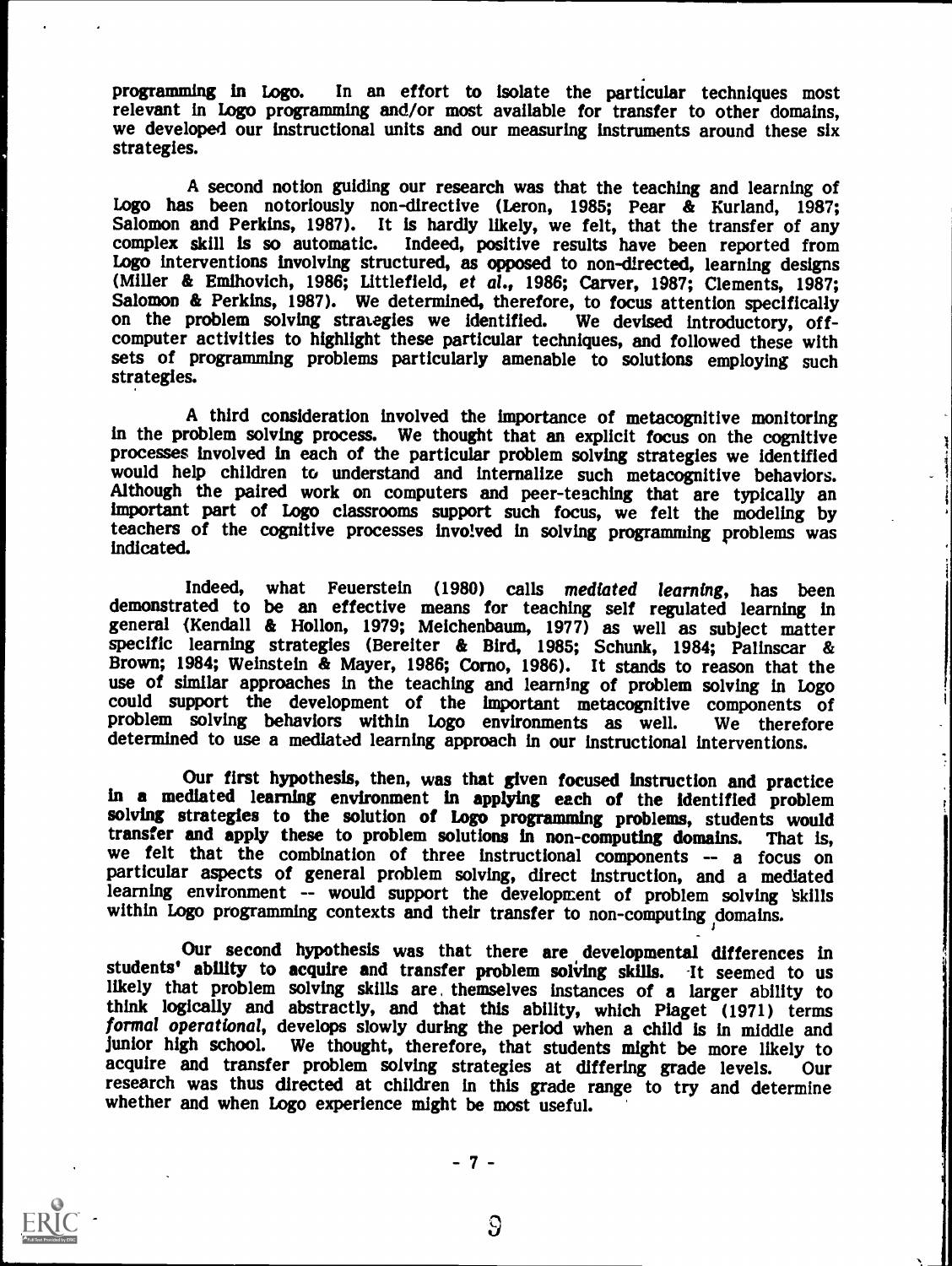Finally, the teaching and learning of Logo has been, for the most part, restricted to the *turtle graphics* domain generally associated with the language. The Logo language, however, is far richer than turtle graphics alon which, we believe, more faithfully evokes the workings of the language itself.<br>There is reason to believe that such deep structural understanding is an important factor in the development of problem solutions (Greeno & Simon, 1984).<br>Additionally, research by Gick and Holyoak (1983) suggests that the transfer of problem solutions more readily occurs when these are initially learned in more than one context.

Gick and Holyoak were interested in the transfer of problem solutions embedded in story contexts. They presented subjects with Du-ker's (1945) classic radiation problem -- how to use radiation beams to destroy a tumor in a without destroying the patient. The solution is to use several less harmful beams that converge and sum to destructive potency only on the tumor. Some of the that converge and sum to destructive potency only on the tumor. subjects had previously read a story about a general who broke up his forces to avoid alerting an enemy to his attack, converging them for the successful conquest of an enemy fortress. Gick and Holyoak hypothesized that subjects who had read the military story would transfer the embedded strategy and so be more likely to solve the radiation problem. They were wrong. All subjects experienced equal difficulty solving the radiation problem. They found, however, that given a second story illustrating the divide and conquer strategy, subjects were better able to solve the radiation problem.

It seems that learning is context dependent. Our minds have no way of distinguishing what is from what is not significant in any given situation, thus, we tend to store information as an undifferentiated whole. When an ide tend to store information as an undifferentiated whole. When an idea is encountered in two or more contexts, however, context drops away and ideas are more clearly delineated. General concepts are abstracted from similarities among individual cases; problem solving techniques are generalized from particular problem We thought that such might be the case with the transfer of problem solving from Logo contexts. We thought it possible that students applying problem solving strategies to the solution of both graphics and lists problems might be more likely to transfer them to the solution of problems in non-computing domains.

We created three student groupings -- students working with just graphics programming problems, students working with just list processing problems, and students working with both graphics and list programming problems. We varied the contexts of the problems which they were given, to distinguish between the efficacies of these varying base domains. Our third hypothesis, then, was that efficacies of these varying base domains. there would be differences in students' abilities to transfer problem solving skills depending on the base context(s) in which those skills were acquired. In particular, we thought that if the concreteness of the base domain was the dominant factor, students programming in just graphics would show the greatest transfer effects; if a clear model of the problem space was the dominant factor, students working with<br>just lists problems would show the greatest transfer effects; and that if multiple base domains was the most important factor, students working with both graphics and lists problems would show the greatest transfer effects.



- 8 -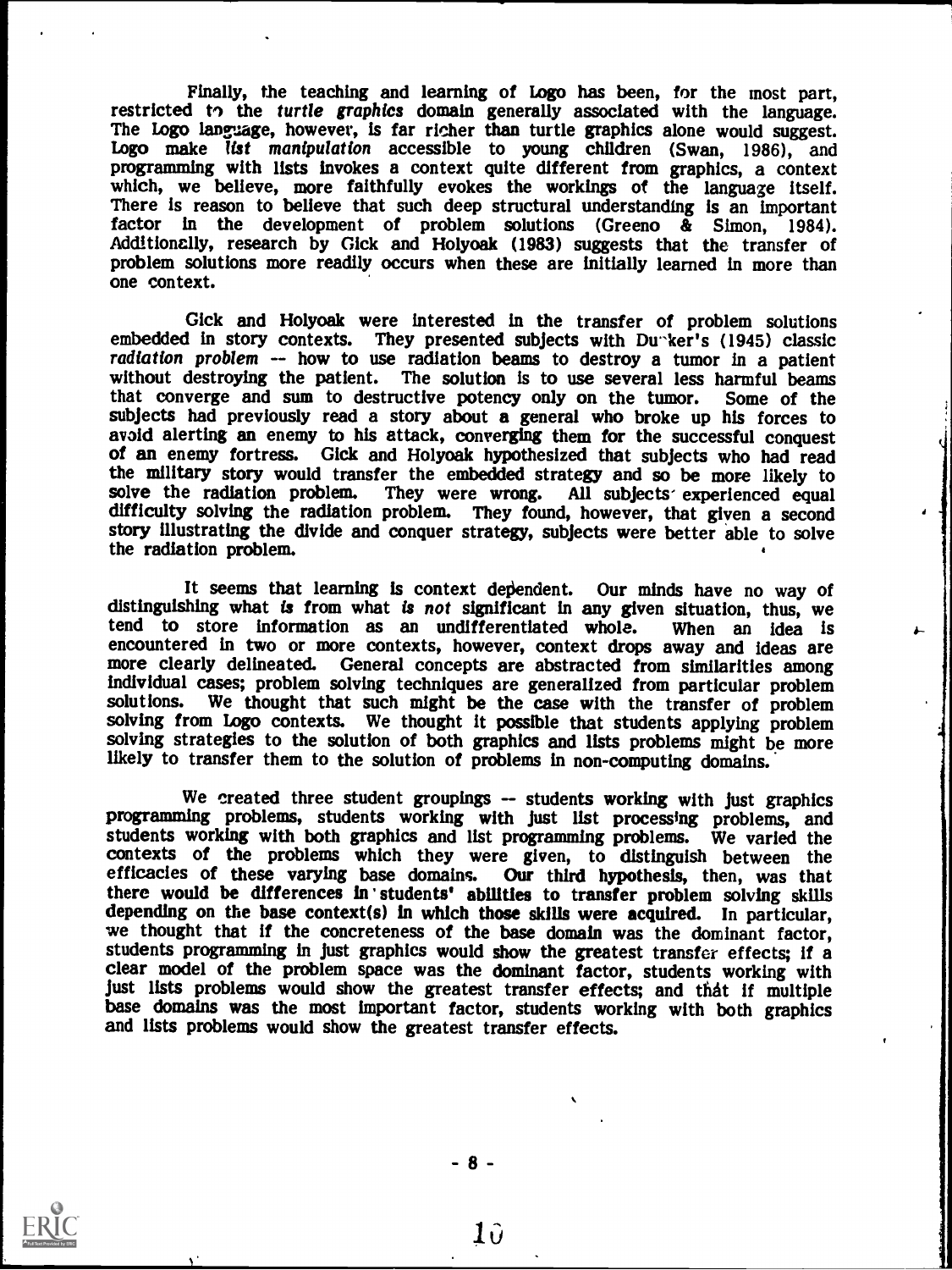# METHOD.<br>Subjects.

Our subjects were 133 students in the fourth through eighth grades of a private suburban elementary school taken from their regular computer classes. All students had at least 30 hours previous experience with both graphics and lists programming in Logo.

Procedure.<br>Ail subjects were pre-tested on their ability to solve problems requiring the use of each of the six problem solving strategies. They were then randomly assigned by grade to one of the three contextual groupings, receiving respectively graphics, lists, or both graphics and lists problems. Groupings remained constant across the six instructional units corresponding to the six identified problem solving strategies. A consistent instructional sequence was f Upon completion of all six units, subjects were post-tested using different but analogous non-computing problems. Differences between pre- and post-test  $m$  and scores were examined using analysis of variance. The study t scores were examined using analysis of variance. (strategies) by five (grade levels) by three (contextual groupings) design. Independent variables were grade level, strategy, and contextual grouping. The dependent variables were the scores on the tests of each of the problem solving strategies.

Intervention.<br>Students were introduced to each problem solving strategy through whole group activities designed to provide concrete, off-computer models of the cognitive processes involved in them. Forward chaining, for example, was introduced with a treasure hunt in which students followed a sequence of clues to discover a hidden<br>treasure. Classic puzzles whose solution involved the application of the particular strategy under discussion were also solved and discussed with the whole class, culminating in a discussion of the cognitive processes involved in the application of the strategy.

The group work of these introductory exercises was followed by individual<br>or paired work on unit problem sets comprised of four programming problems each.<br>These were varied according to student groupings -- students in the condition were given solely list processing problems, and students in the two-domain condition were given both graphics and lists problems to solve.

Students worked on problems during two 45-minute class periods per week for approximately 12 weeks. A teacher and/or an intern were available for help on all problems. Both maintained a mediated learning approach toward student assistance, eliciting student and/or modeling their own cognitive processes as they guided students toward problem solution. For each programming problem they solved, students were required to fill out a problem solving worksheet that showed the givens, the goal, and the solution steps for each problem, and to turn in a listing and a run of their program.

### Tests.

Subjects were tested both before and after the entire, six-unit intervention on their facility in applying each of the six identified problem solving strategies. We designed a separate measure for each of these:

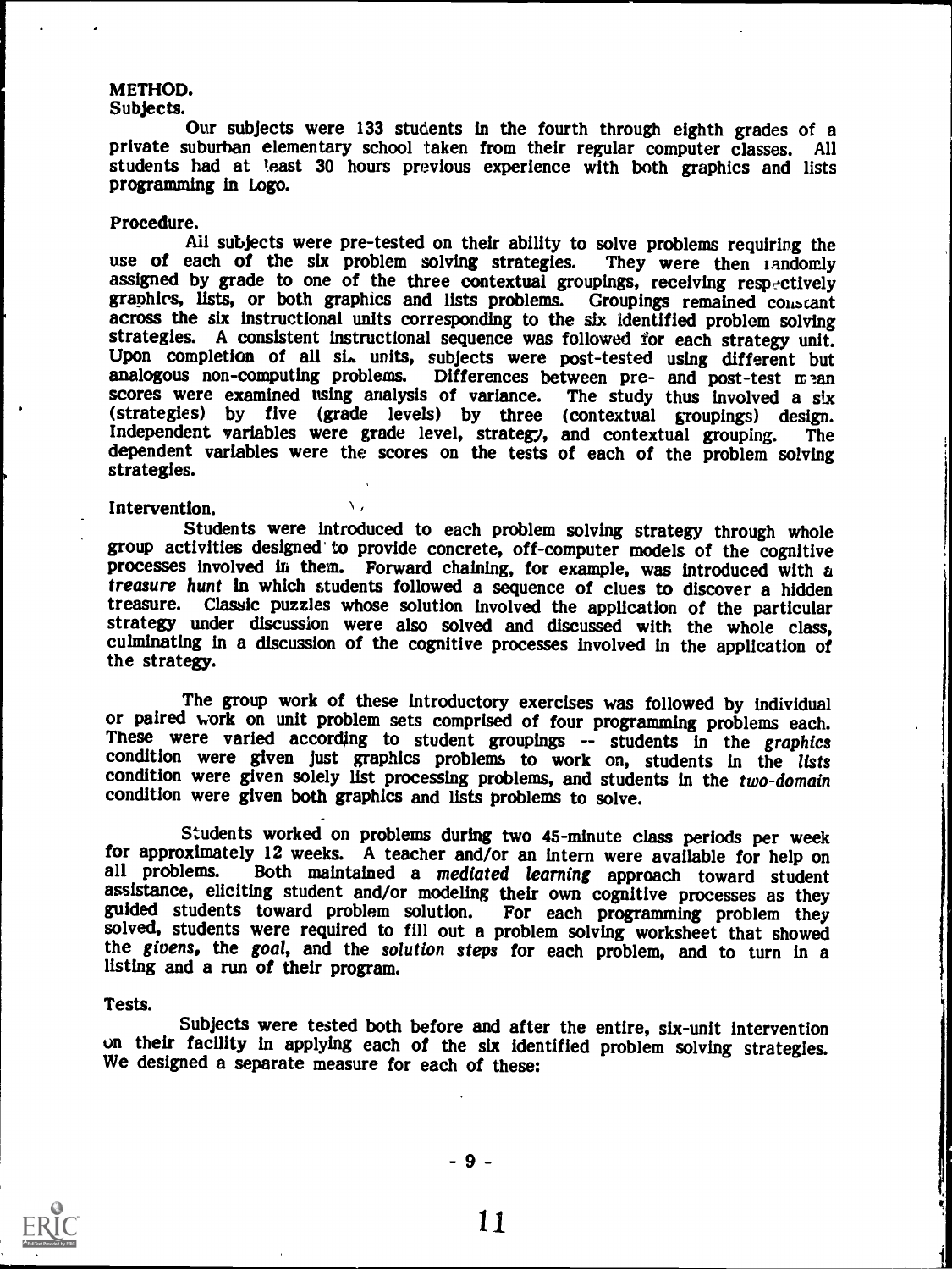Subgoals formation. Our measure of students' ability to decompose complex problems into smaller subgoals units consisted of mathematical word problems that required decomposition for correct solution. Students were asked not only to solve the problems but to show how they broke them into parts. They were given credit for correctly identified subgoals, as well as for the correct answer.

Forward chaining. The test designed to measure subjects' forward chaining skills was a paper-and-pencil version of the computer program Rocky's Boots (The Learning Company, 1982). In Rocky's Boots, symbolic and, or, and no gates must be built up in a forward chaining manner to achieve correct solutions. Our paper and pencil version had subjects draw the required connections.

Backward chaining. The test designed to measure subjects' backward chaining skills was a paper-and-pencil adaptation of the computer game The Factory (Sunburst, 1984). In The Factory, players are shown a finished product a from the product to deduce a correct sequence of machines that will produce it. Our paper-and-pencil version had subjects list the required machine sequence.

Systematic trial and error. Cryptography involves systematically trying and testing different symbol combinations to attain coherent decoding systems. We chose two decoding exercises to test subjects' abilities to systematically utilize trial and error strategies. The first of these was a shifted alphabet code. The second involved variations on a number code problem from Newell and Simon (1971):



Alternative representation. The measure of students' ability to create alternative representations we used, was derived from the figures subtest of the Torrance Test of Creative Thinking (Torrance, 1972). Students were given sets of either parallel lines or circles and asked to use these as a basis for producing as many interesting and unusual drawings as they could make. I

Analogy. Subjects' skill at analogical reasoning was measured with completion exercises comprised of items representing both verbal and visual analogies. Verbal items were of the following form:

SUGAR : SWEET :: LEMON : Visual analogies were similar:



Different but analogous problems were given on the pre-and post-tests for each technique, and differences between the two examined using analysis of variance.



 $-10 -$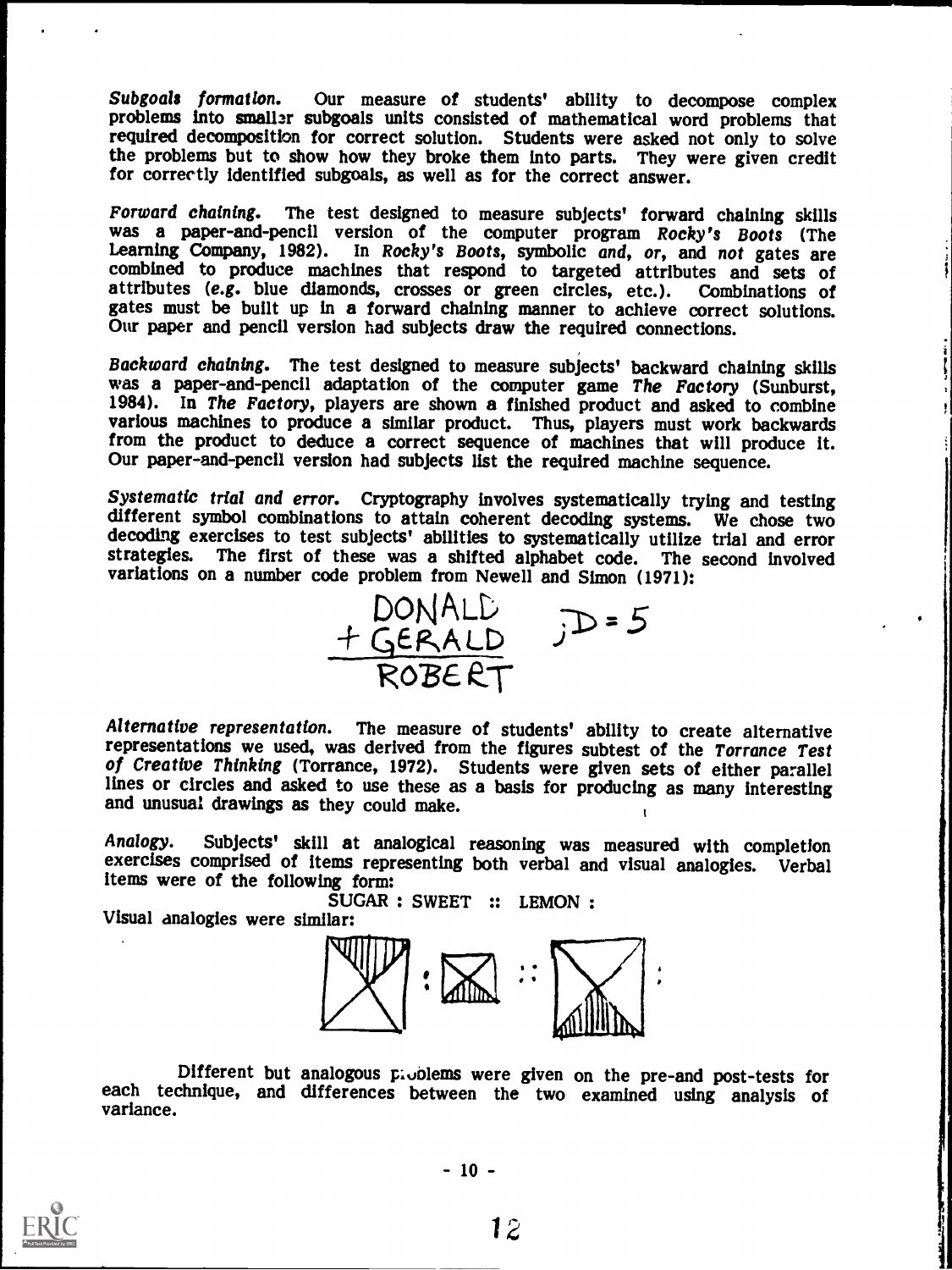RESULTS.<br>Highly significant ( $p \lt 0.001$ ) differences between pre- and post-test scores were obtained on measures of all strategies except backward chaining, across both contextual groupings and grade levels. These results support our first hypothesis,<br>that a pedagogy combining a focus on particular aspects of general problem solving,<br>direct instruction, and a mediated learning environment non-computing domains.

## MEAN SCORES

|                         |             |                          | <b>SUBGOALS FORMATION</b> |                                   |      |              |              |  |  |  |  |
|-------------------------|-------------|--------------------------|---------------------------|-----------------------------------|------|--------------|--------------|--|--|--|--|
|                         | 4 <u>th</u> | <u>5th</u>               | <u>6th</u>                | 7th                               | 8th  | <u>îotal</u> |              |  |  |  |  |
| pre-                    | 4.3         | 6.9                      | 8.2                       | 10.9                              | 10.6 | 7.5          |              |  |  |  |  |
| post-                   | 6.3         | 8.4                      | 10.6                      | 12.6                              | 12.6 | 9.8          |              |  |  |  |  |
|                         |             |                          |                           |                                   |      |              |              |  |  |  |  |
| <b>FORWARD CHAINING</b> |             |                          |                           |                                   |      |              |              |  |  |  |  |
|                         | 4th         | 5th                      | 6th                       | 7th                               | 8th  | <u>total</u> |              |  |  |  |  |
| pre-                    | 8.4         | 7.7                      | 7.8                       | 10.9                              | 8.6  | 8.4          |              |  |  |  |  |
| post-                   | 9.7         | 9.8                      | 10.5                      | 11.5                              | 11.4 | 10.4         |              |  |  |  |  |
|                         |             |                          |                           |                                   |      |              | $\mathbf{r}$ |  |  |  |  |
|                         |             | <b>BACKWARD CHAINING</b> |                           |                                   |      |              |              |  |  |  |  |
|                         | 4th         | 5th                      | 6th                       | 7th                               | 8th  | <u>total</u> |              |  |  |  |  |
| pre-                    | 11.0        | 10.3                     | 11.4                      | 10.9                              | 11.2 | 10.9         |              |  |  |  |  |
| post-                   | 10.8        | 10.9                     | 10.6                      | 11.5                              | 12.4 | 11.2         |              |  |  |  |  |
|                         |             |                          |                           |                                   |      |              |              |  |  |  |  |
|                         |             |                          | SYSTEMATIC TRIAL AND      | <b>ERROR</b>                      |      |              | $\mathbf{r}$ |  |  |  |  |
|                         | <u>4th</u>  | <u>5th</u>               | 6th                       | 7th                               | 8th  | <u>total</u> |              |  |  |  |  |
| pre-                    | 0.4         | 5.7                      | 6.0                       | 6.8                               | 10.4 | 5.1          | ï            |  |  |  |  |
| post-                   | 7.6         | 8.0                      | 10.6                      | 11.4                              | 13.1 | 9.5          |              |  |  |  |  |
|                         |             |                          |                           |                                   |      |              |              |  |  |  |  |
|                         |             |                          |                           | <b>ALTERNATIVE REPRESENTATION</b> |      |              |              |  |  |  |  |
|                         | 4th         | 5th                      | <u>6th</u>                | 7th                               | 8th  | <u>total</u> |              |  |  |  |  |
|                         | 92          | 96                       | 91                        | 108                               | 94   | 96           |              |  |  |  |  |
| pre-                    |             | 133                      | 143                       | 175                               | 134  | 136          |              |  |  |  |  |
| post- 115               |             |                          |                           |                                   |      |              |              |  |  |  |  |
|                         |             |                          |                           |                                   |      |              | ١            |  |  |  |  |
| ANALOGY                 |             |                          |                           |                                   |      |              |              |  |  |  |  |
|                         | <u>4th</u>  | <u>5th</u>               | 6th                       | 7th                               | 8th  | <u>total</u> |              |  |  |  |  |
| pre-                    | 17.5        | 18.1                     | 18.8                      | 19.4                              | 19.2 | 18.4         |              |  |  |  |  |
| post-                   | 17.9        | 20.1                     | 19.6                      | 21.3                              | 21.1 | 19.5         |              |  |  |  |  |

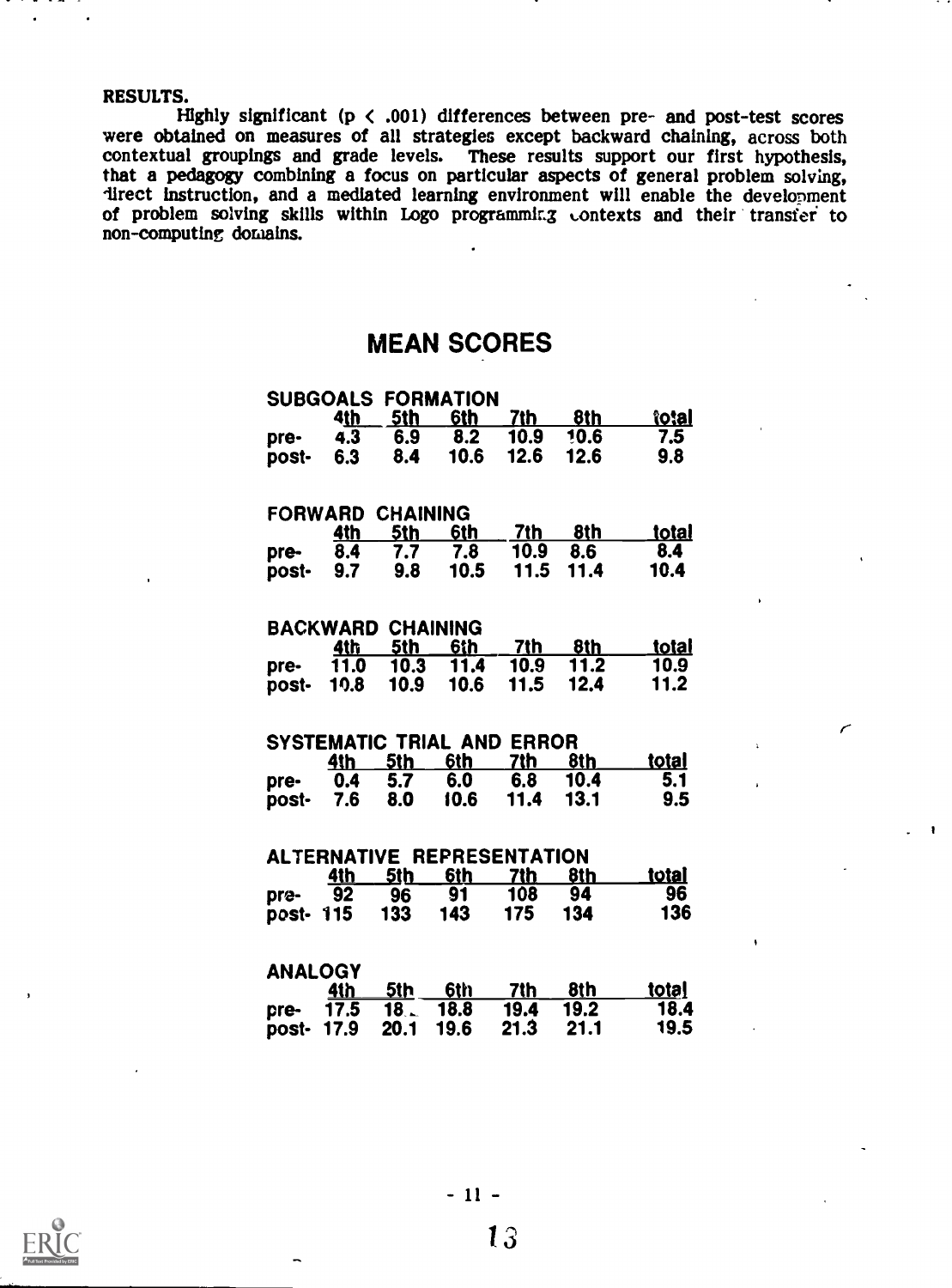We also found highly significant ( $p \lt 0.01$ ) differences between grade levels on measures of subgoals formation, systematic trial and error, alternative representation, and analogy, supporting our second hypothesis, that there are developmental differences in students' abilities to acquire and transfer particular problem solving strategies. Younger students exhibited greater increases on tests of subgoals formation and systematic trial and error; older students had greater gains on alternative representation and analogy measures. T differential readiness to acquire specific problem solving strategies.

No sig. ficant differences between contextual groupings was found  $(p > .1)$ .<br>Our third hypothesis, that students' abilities to transfer problem solving skills would vary depending on the base contexts(s) in which those skil thus not confirmed. It may be that more than two, or that two more different, domains are necessary before the effects of multiple domains can be realized.

In future research, we plan to investigate how and how much the various aspects of  $c \cdot \overline{x}$  current intervention design contributed to the transfer effects we found. We also intend to investigate the specific cognitive mechanisms involved in the learning and transfer of problem solving strategies from Logo programming domains. In particular, we want to determine whether computer use makes a critical contribution, that is, whether, as Papert (1980) suggests computer manipulatives have something to offer to the transfer p above concrete manipulatives.

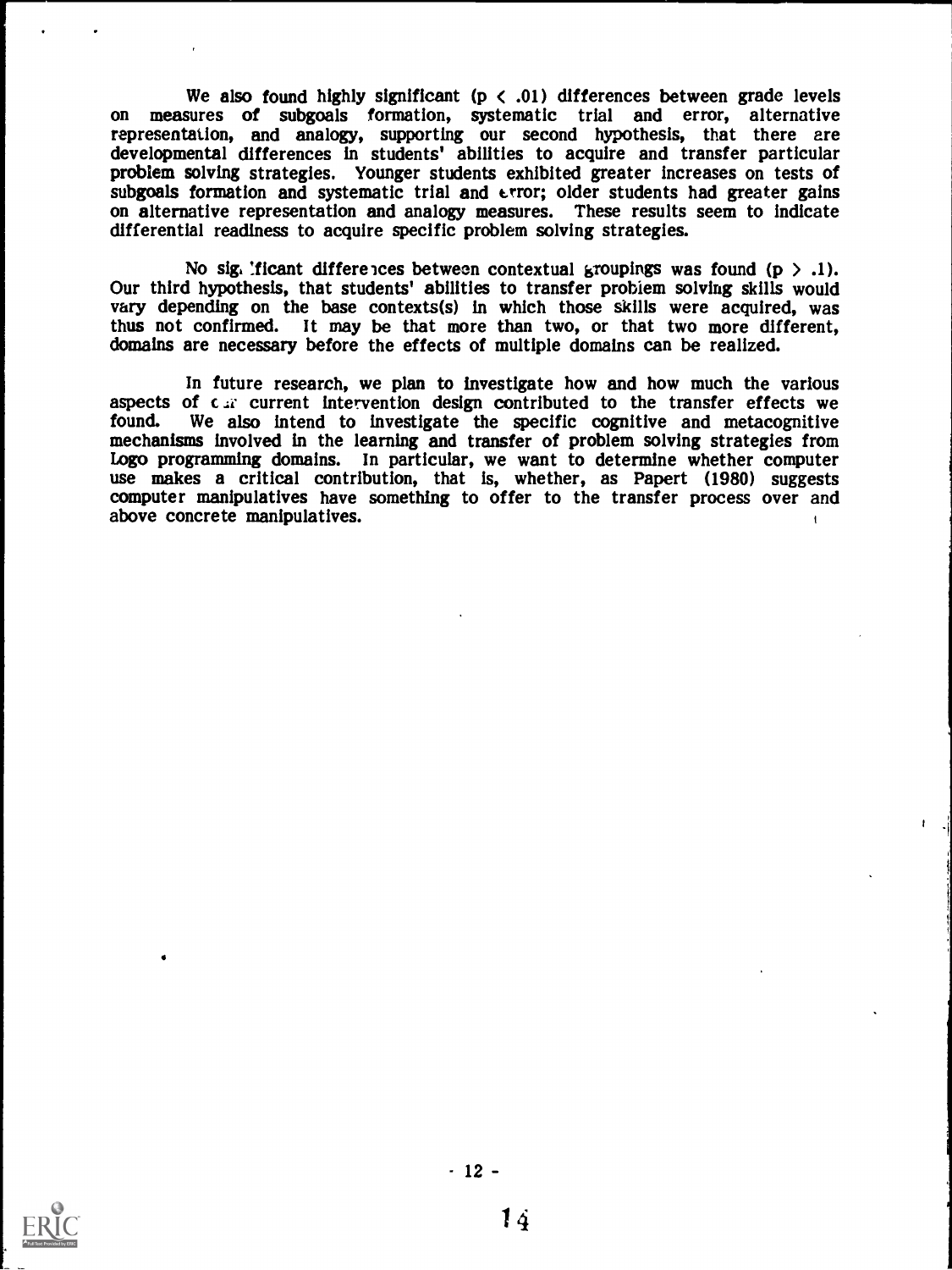### References

Bereiter, C. and Bird. M. (1985) Use of thinking aloud in identification and teaching of reading comprehension strategies. Cognition and Instruction, 2, 131-156.

Boecker, H. D. and Fischer, G. (1982) Logo Project PROKOP. Byte, 7, (8), 329-330.

Bolter, J. D. (1984) Turing's Man. Chapel Hill, NC: University of North Carolina Press.

Carver, S. M. (1987) Transfer of Logo debugging skill: analysis, instruction, and assessment. Computer Systems Group Bulletin, 14,(1), 4-6.

Clement, C. A., Kurland, D. M., Mawby, R. & Pea R. D. (1986) Analogical reasoning and computer programming. Journal of Educational Computing Research, 2,(4), 73-94.

Clements, D. H. (1987) Longitudinal study of the effects of Logo programming on cognitive abilities and achievement. Journal of Educational Computing Research, 3,(1), 73-94.

Clements, D. H. & Gullo, D. F. (1984) Effects of computer programming on young children's cognition. Journal of Educational Psychology, 76, 1051-1058.

Como, L. (1986) Teaching and self-regulated learning. Paper presented at the annual meeting of the American Educational Research Association. San Francisco.

Degelman, D., Free, J. U., Scarlato, M., Blackburn, J. M. and Golden, T. (1986) Journal of Educational Computing Research, 2,(2), 199-205.

Duncker, K. (1945) On problem solving. Pyschological Monographs, 58.

Ehrlich, K., Soloway, E. and Abbott, V. (1982) Transfer Effects from Programming to Algebra Word Problems: A Preliminary Study. (Research Report #257). New Haven, CT: Yale University Department of Computer Science.

Gick, M. L. and Holyoak, K. J. (1983) Schema induction and analogical transfer. Cognitive Psychology, 12, 306-355.

Gorman, H., Jr. and Bourne, L. E. (1983) Learning to think by learning Logo: rule learning in third-grade computer programmers. Bulletin of the Psychonomic Society, 21, 165-167.

Greeno, J. G. & Simon, H. A. (1984) Problem solving and reasoning, (Technical Report No. UPITT/LRDC/ONR/APS-14). Washington, DC: Learning Research and Development Center. Office of Naval Research.

Higginson, W. (1984) About that rose garden: remarks on Logo, learning, children and schools. Pre-Proceedings of the 1984 International Logo Conference, 31-38, Cambridge, MA.



- 13 -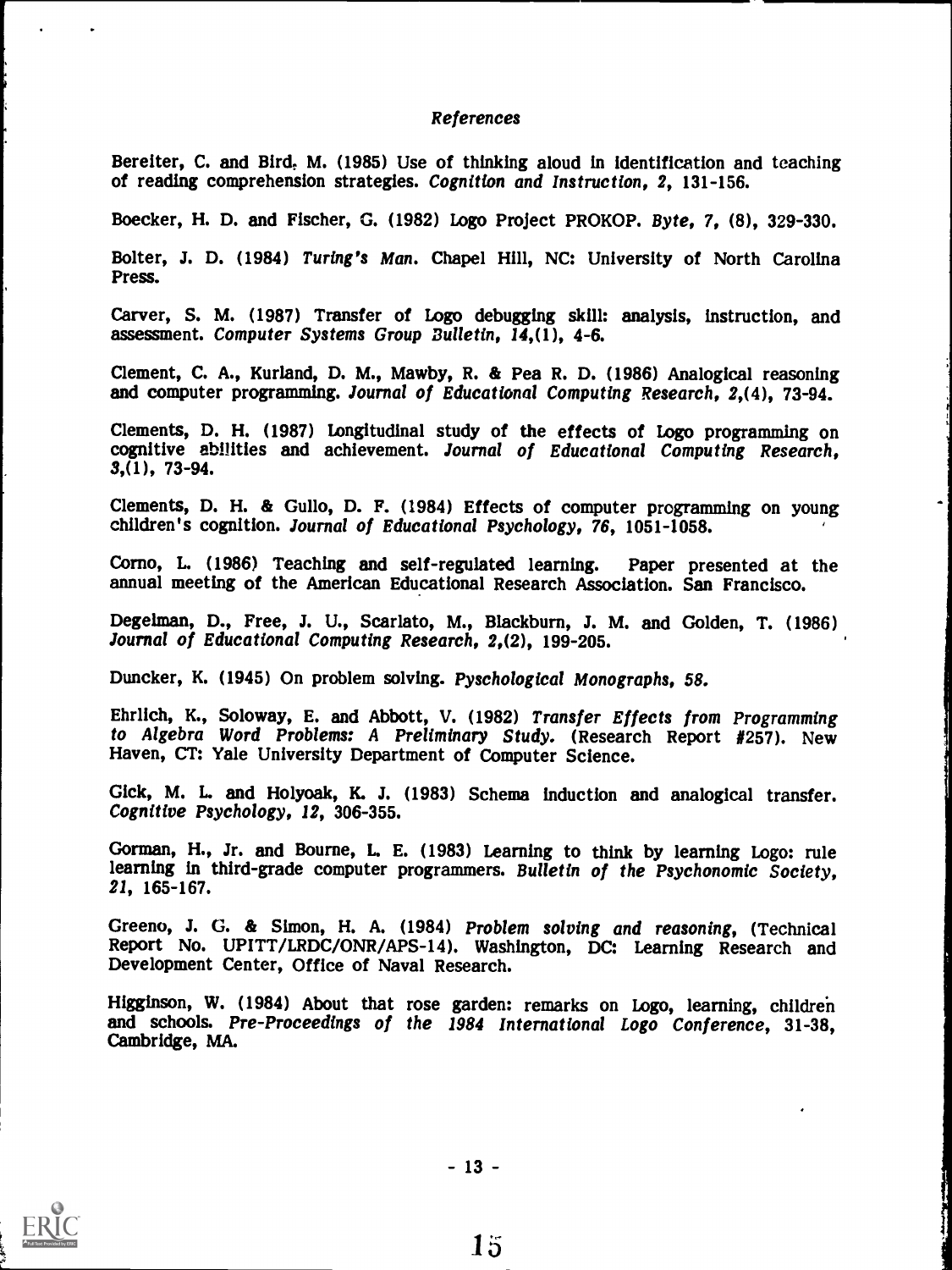Howell, R. D., Scott, P. B. and Mamond, J. (1987) The effects of the "Instant" Logo computing language on the cognitive development of very young children. Journal of Educational Computing Research, 3, (2), 249-260.

Jacobson, W. J., Doran, R. L., Chang, E. Y. T., Humrich, E. Keeves, J. P. (1987) The Second IEA Science Study -- United States. New York: Teachers College, Columbia University.

Kendall, P. C. and Hollon, S. (Eds.) (1979) Cognitive-Behavioral Interventions:<br>Theory, Research, and Procedures. New York: Academic Press.

Kirsch, I. S. and Jungeblut, A. (1986) Literacy: Profiles of America's Young Adults. (Report No. 16-p1-02). Princeton, NJ: Educational Testing Service.

Lawler, R. W. (1985) Computer Experience and Cognitive Development: A Child's Learning in a Computer Culture. New York: Halsted Press.

Leron, U. (1985) Logo today: vision and reality. The Computing Teacher, 12,(6), 26-32.

Mandinach, E. B. and Linn, M. C. (1986) The cognitive effects of computer learning environments. Journal of Educational Computing Research. 2.(4), 411-428.

Meichenbaum, D. (1977) Cognitive Behavior Modification. New York: Plenum.

Miller, G. E. and Emihovich, C. (1986) The effects of mediated programming instruction on preschool children's self-monitoring. Journal of Educational Computing Research, 2, (3), 283-297.

National Assessment of Educational Progress. (1983) The Third National Mathematics 4ssessment: Results, Trends and Issues, (Report No. 13-MA-01). Denver, CO: Educational Commission of the States.

ivewell, A. and Simon, H. A. (1972) Human Problem Solving. Englewood Cliffs, NJ:<br>Prentice-Hall.

Noss, R. (1984) Explorations in mathematical thinking: some implications from Logo classrooms. Pre Proceedings of the <sup>1984</sup> International Logo Conference, 85-91, Cambridge, MA.

Palinscar, A. S. and Brown, A. L. (1984) Reciprocal teaching of comprehensionfostering and comprehension-monitoring activities. Cognition and Instruction, 1, 117-175.

Papert, S. (1980) Mindstorms. New York: Basic Books.

Papert, S., Watt, D. diSessa, A, & Weir, S. (1979) Final Report of the Brookline Logo Project, (Logo Memo 53). Cambridge, MA: MIT Artificial Intelligence Laboratory.

Pea, R. D. (1984) Symbol systems and thinking skills: Logo in context. Pre-Proceedings of the 1984 International Logo Conference, 85-91, Cambridge, MA.